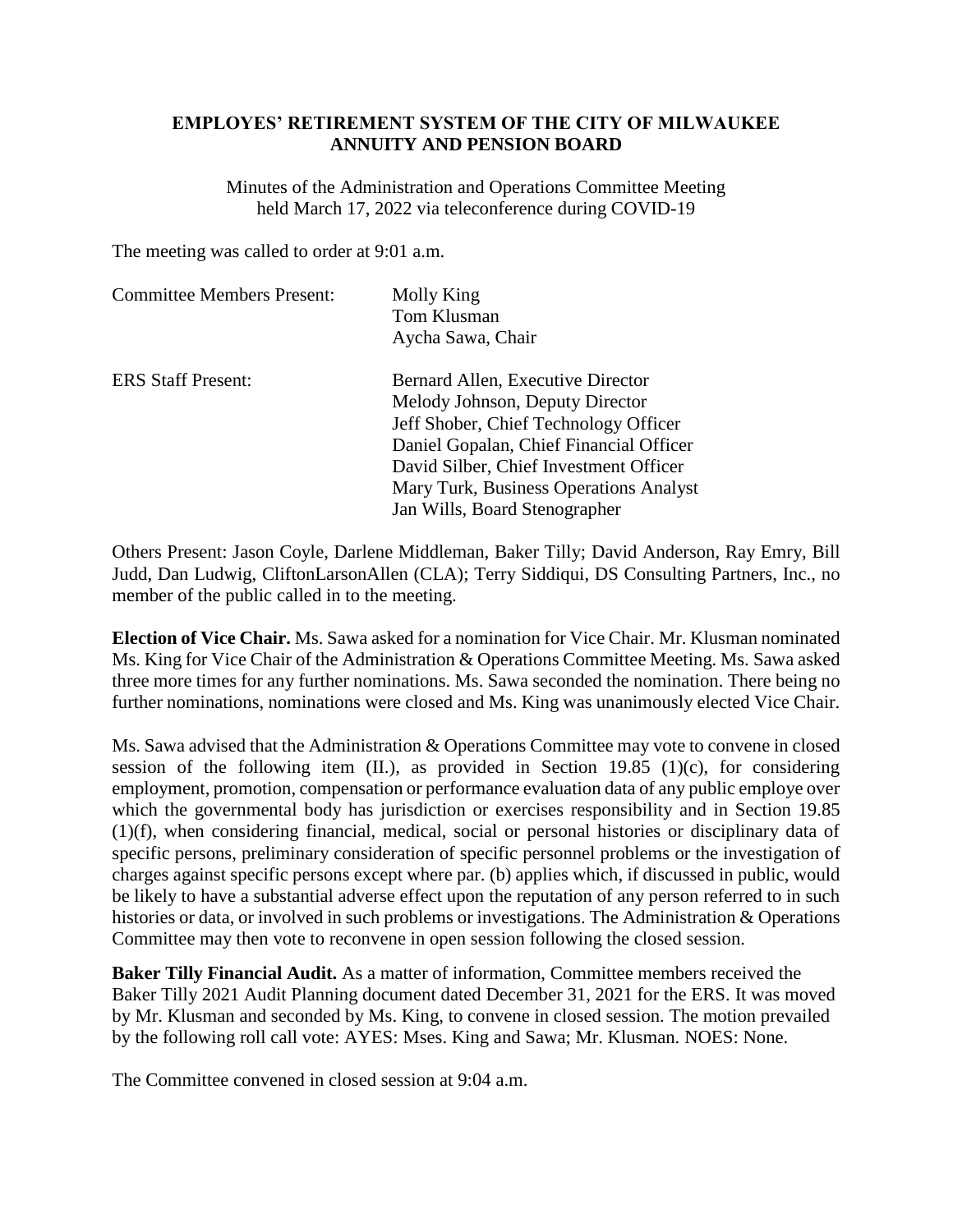The Committee reconvened in open session at 9:16 a.m.

Ms. Sawa advised that the Administration & Operations (A&O) Committee may vote to convene in closed session on the following item (III.), as provided in Section 19.85(1)(i), Wisconsin State Statutes, for considering all matters related to acts by businesses under s. 560.15 which, if discussed in public could adversely affect the business, its employees or former employees. The Committee may then vote to reconvene in open session following the closed session.

**CliftonLarsonAllen (CLA) IT Vulnerability Audit Report Presentation – 2021.** It was moved by Ms. King and seconded by Mr. Klusman, to convene in closed session. The motion prevailed by the following roll call vote: AYES: Mses. King and Sawa; Mr. Klusman. NOES: None.

The Committee convened in closed session at 9:18 a.m.

The Committee reconvened in open session at 9:35 a.m.

**CliftonLarsonAllen (CLA) Finance and Accounting Audit Report Presentation – 2021.** As a matter of information, Committee members received the CLA Accounting and Financial Reporting Process Audit document as well as the Internal Audit Update and 2021 Cybersecurity Assessments documents. Mr. Emry noted the ERS audit plan for 2021 was completed. Mr. Emry said the process review consisted of invoice review and approval, account reconciliation, and financial statement compilation and review. He noted no control deficiencies were found. Discussion ensued.

**Approval of Contract Amendment with United Mailing Services, Inc.** Ms. Fowler noted there was nothing unique about this contract as the contract was only being extended and included the not to exceed amount for the additional years. She said an RFQ had also been completed for competitive pricing. Discussion ensued.

It was moved by Ms. King, seconded by Mr. Klusman, and unanimously carried, to approve the Approval of Contract Amendment with United Mailing Services, Inc.

**Results of RFQ for Disability Claims Processing Services.** Ms. Turk noted the RFQ was sent to three firms. She said one firm could not provide one of the services and gave an hourly rate instead of the per claim price requested. She noted that Staff was pleased with working with MMRO. Discussion ensued.

It was moved by Mr. Klusman, seconded by Ms. King, and unanimously carried, to approve the Results of RFQ for Disability Claims Processing Services.

**Approval of Close out of 2021 Budget.** Mr. Gopalan presented to the Committee the Final 2021 Payment to the City and 2021 Budget to Actual Expenditures. Discussion ensued.

It was moved by Ms. King, seconded by Mr. Klusman, and unanimously carried, to approve the Approval of Close out of 2021 Budget.